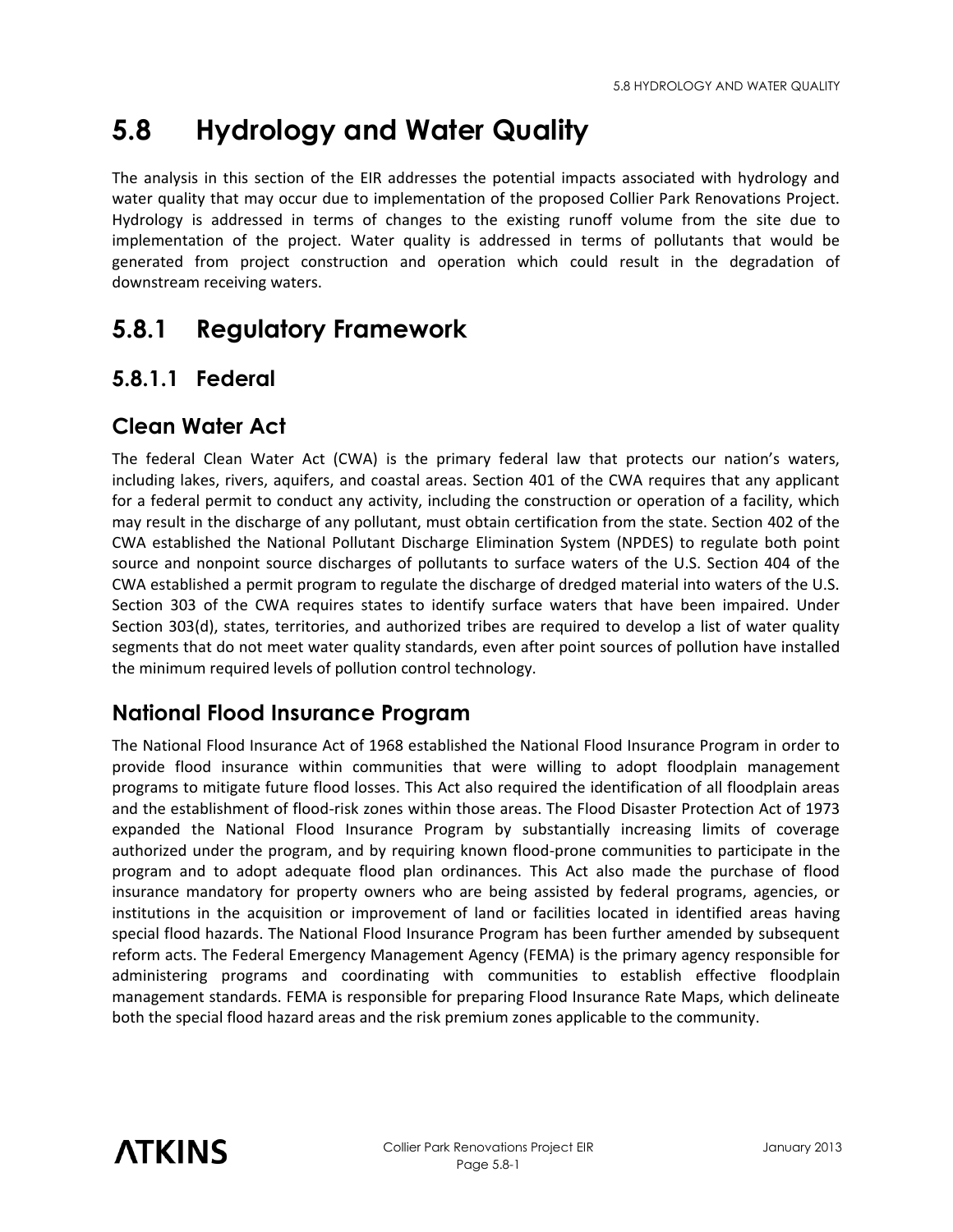## **National Pollutant Discharge Elimination System Program**

The NPDES program was established by the CWA to regulate both point source (discharge at a specific location or pipe) and nonpoint source (diffuse runoff) discharges to surface waters of the U.S. For point source discharges, each NPDES permit contains limits on allowable concentrations and mass emission of pollutants contained in the discharge. For nonpoint source discharges, the NPDES program establishes a comprehensive storm water quality program to manage urban storm water and minimize pollution of the environment to the maximum extent practicable. The NPDES program consists of characterizing receiving water quality, identifying harmful constituents, targeting potential sources of pollutants, and implementing a comprehensive storm water management program. In California, the NPDES program is administered by the State Water Resources Control Board (SWRCB) and the Regional Water Quality Control Boards (RWQCBs).

## **5.8.1.2 State**

## **NPDES Construction General Permit**

Construction activities that result in a land disturbance of equal to or greater than one acre (and projects that meet other specific criteria) must comply with the NPDES General Permit for Storm Water Discharges Associated with Construction and Land Disturbance Activities (Construction General Permit), which is governed by the SWRCB under Order No. 2009-0009-DWQ as modified by 2010-0014-DWQ, NPDES No. CAS000002. Each RWQCB enforces the Construction General Permit for projects within their region. It is the responsibility of the landowner to obtain coverage under the Construction General Permit prior to commencement of construction activities. To obtain coverage, the owner must file a Notice of Intention (NOI) with a vicinity map and the appropriate fee to the RWQCB.

The Construction General Permit outlines the requirements for preparation and implementation of a Storm Water Pollution Prevention Plan (SWPPP). The SWPPP has two major objectives: 1) to help identify the sources of sediment and other pollutants that affect the quality of storm water discharges; and 2) to describe and ensure the implementation of construction best management practices (BMPs) to reduce or eliminate sediment and other pollutants in storm water and non-storm water discharges. The Construction General Permit also outlines post-construction standards for runoff reduction requirements, which includes the use of non-structural and/or structural measures to preserve preconstruction runoff volumes and drainage densities from the site, as well as post-construction BMPs to reduce pollutants in storm water discharges that are reasonably foreseeable after all construction phases have been completed at the site.

## **NPDES Municipal Permit**

Discharges of urban runoff from the municipal separate storm sewer systems (MS4s) draining the watersheds of the County of San Diego, the 18 incorporated cities of San Diego County, the San Diego Unified Port District, and the San Diego County Regional Airport Authority (the co-permittees) must comply the NPDES Municipal Storm Water Permit for San Diego County (Municipal Permit), which is governed by the San Diego RWQCB under Order No. R9-2007-0001, NPDES No. CAS0108758. The Municipal Permit specifies the requirements necessary to reduce the discharge of pollutants in urban runoff to the maximum extent practicable, and outlines the individual responsibilities of the copermittees including (but not limited to) the implementation of: 1) management programs; 2) best management practices (BMPs); and 3) monitoring programs.

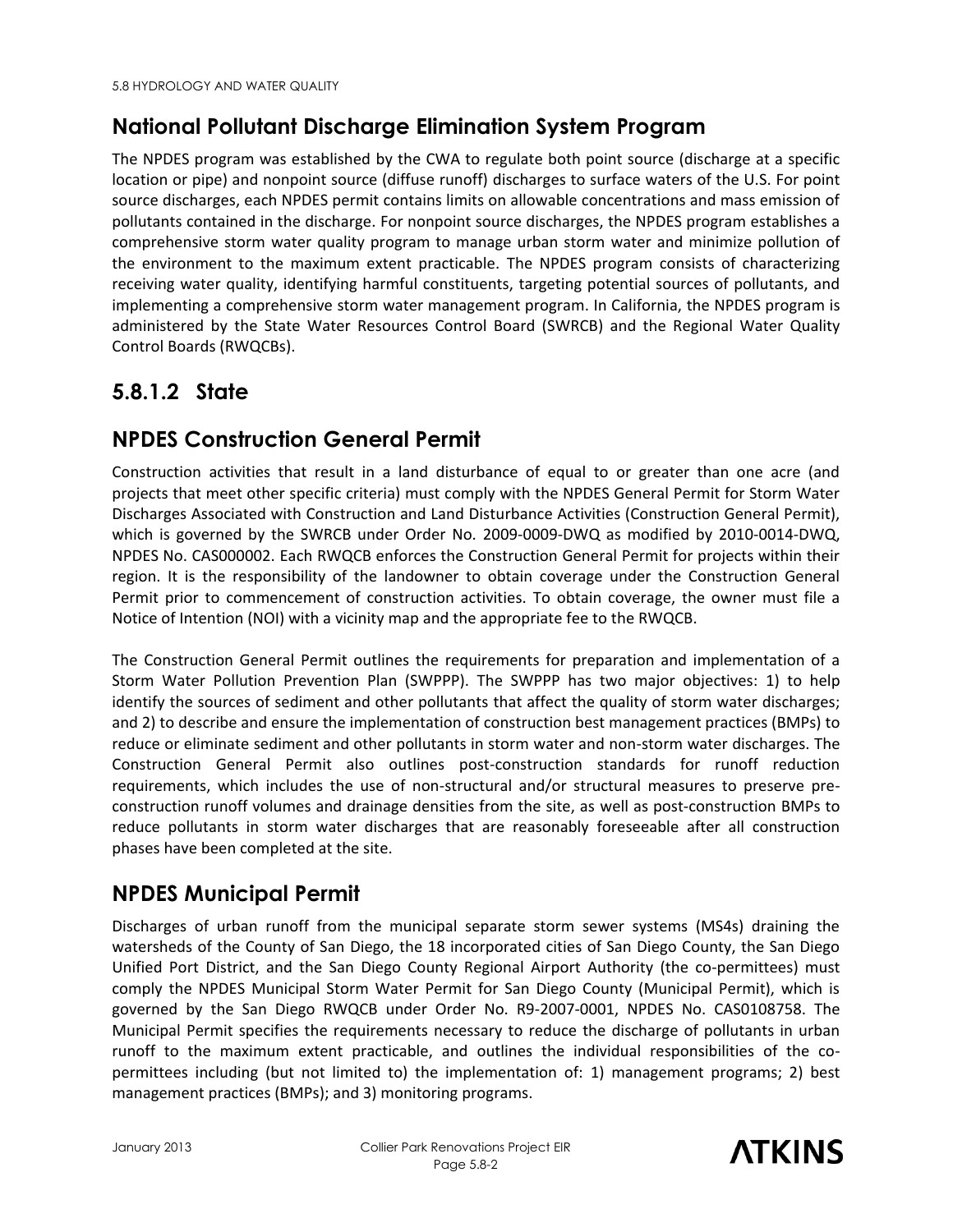Each co-permittee is responsible for implementing the requirements of the Municipal Permit to prevent the water quality impacts of urbanization within their jurisdiction and watershed(s). The Municipal Permit reflects these two broad levels of responsibility by requiring comprehensive urban runoff management programs at both jurisdictional and watershed levels. The City of La Mesa has complied with the jurisdictional program requirement of the Municipal Permit by developing the City of La Mesa Storm Water BMP Manual – Part I (City of La Mesa 2010), which documents the City's Jurisdictional Urban Runoff Management Program (JURMP) (described below). In addition, the City of La Mesa, along with the County of San Diego, San Diego Unified Port District, San Diego County Regional Airport Authority, and six other incorporated cities of San Diego County, has complied with the watershed program requirement of the Municipal Permit by jointly developing the San Diego Bay Watershed Urban Runoff Management Program (WURMP) (described below). These programs are designed to identify and prioritize local water quality problems that can be attributed to urban runoff and provide solutions to mitigate these problems.

The Municipal Permit also requires the implementation of a program addressing urban runoff pollution issues in development planning for public and private projects. The City of La Mesa has complied with this condition by developing the City of La Mesa Storm Water BMP Manual – Part II (City of La Mesa 2011), which documents the City's Local Standard Urban Storm Water Mitigation Plan (SUSMP) (described below).

## **Porter-Cologne Water Quality Control Act**

The Porter-Cologne Water Quality Control Act authorizes the SWRCB to adopt, review, and revise policies for all waters of the state (including both surface and groundwater) and directs the RWQCBs to develop regional Basin Plans. Section 13170 of the California Water Code also authorizes the SWRCB to adopt water quality control plans on its own initiative. The Water Quality Control Plan for the San Diego Basin (RWQCB 1994) is designed to preserve and enhance the quality of water resources in the San Diego Region for the benefit of present and future generations. The purpose of the plan is to designate beneficial uses of the region's surface and groundwaters, designate water quality objectives for the reasonable protection of those uses, and establish an implementation plan to achieve the objectives.

All projects resulting in discharges, whether to land or water, are subject to Section 13263 of the California Water Code and are required to obtain approval of Waste Discharge Requirements (WDRs) from the RWQCBs. Land and groundwater related WDRs (i.e., non-NPDES WDRs) regulate discharges of process and wash-down wastewater and privately or publicly treated domestic wastewater. WDRs for discharges to surface waters also serve as NPDES permits.

# **5.8.1.3 Regional**

#### **San Diego Basin Plan**

The Water Quality Control Plan for the San Diego Basin (San Diego RWQCB 1994), known as the San Diego Basin Plan, is designed to preserve and enhance water quality and protect the beneficial uses of all regional waters. Specifically, the San Diego Basin Plan: 1) designates beneficial uses for surface and ground waters; 2) sets narrative and numerical objectives that must be attained or maintained to protect the designated beneficial uses and conform to the state's anti-degradation policy; 3) describes implementation programs to protect the beneficial uses of all waters in the region; and 4) describes

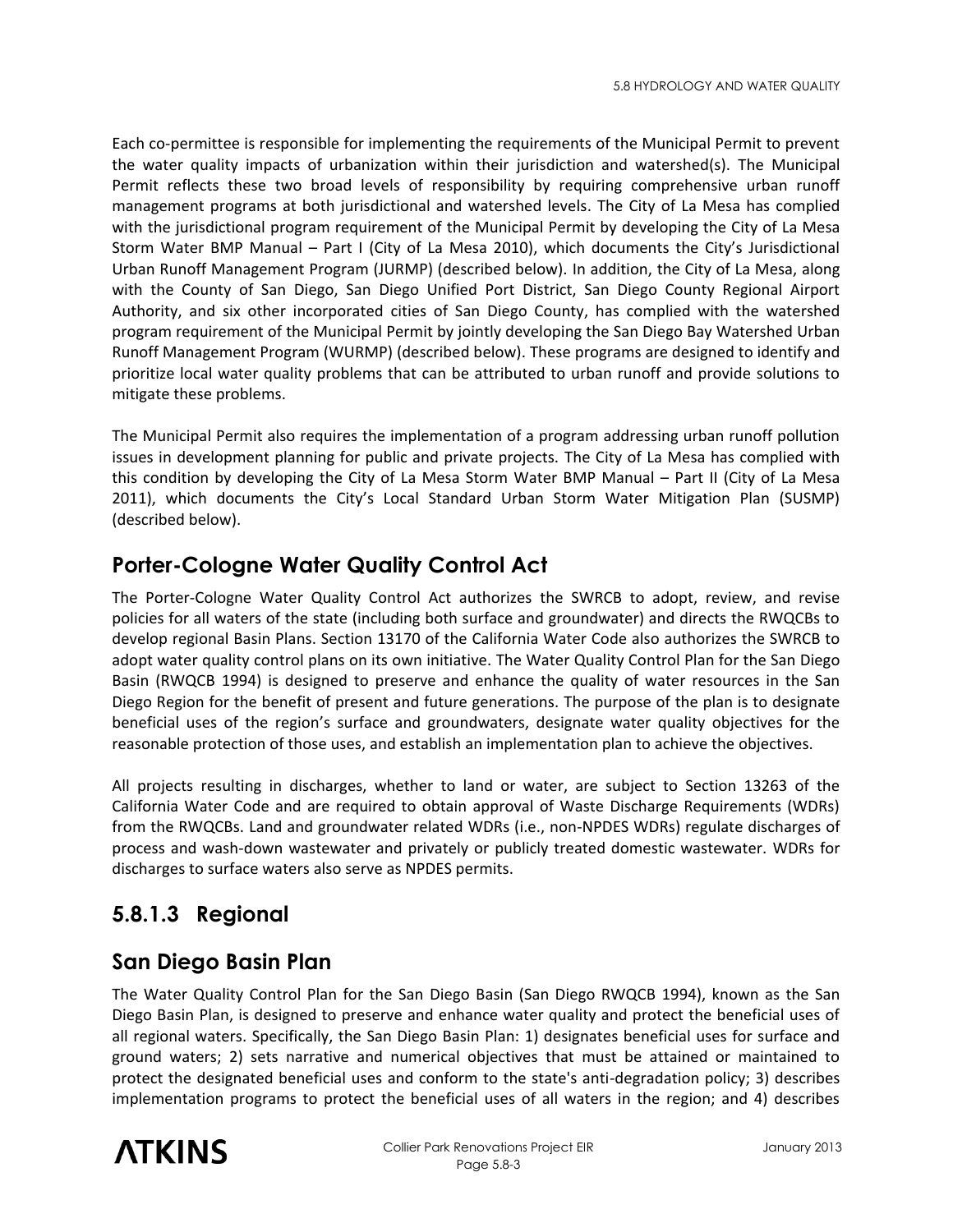surveillance and monitoring activities to evaluate the effectiveness of the Basin Plan. The beneficial uses designated within the San Diego region are listed in Table 5.8-1. The San Diego Basin Plan incorporates by reference all applicable SWRCB and RWQCB plans and policies.

| <b>Designation</b>                     | Code        | <b>Definition</b>                                                                                                                                                                                                                                                                                                                                                                                                                        |  |  |  |  |  |  |  |
|----------------------------------------|-------------|------------------------------------------------------------------------------------------------------------------------------------------------------------------------------------------------------------------------------------------------------------------------------------------------------------------------------------------------------------------------------------------------------------------------------------------|--|--|--|--|--|--|--|
| Municipal and<br>Domestic Supply       | <b>MUN</b>  | Includes uses of water for community, military, or individual water supply systems<br>including, but not limited to, drinking water supply.                                                                                                                                                                                                                                                                                              |  |  |  |  |  |  |  |
| <b>Agricultural Supply</b>             | ARG         | Includes uses of water for farming, horticulture, or ranching including, but not limited<br>to, irrigation, stock watering, or support of vegetation for range grazing.                                                                                                                                                                                                                                                                  |  |  |  |  |  |  |  |
| <b>Industrial Service</b><br>Supply    | IND         | Includes uses of water for industrial activities that do not depend primarily on water<br>quality including, but not limited to, mining, cooling water supply, hydraulic conveyance,<br>gravel washing, fire protection, or oil well re-pressurization.                                                                                                                                                                                  |  |  |  |  |  |  |  |
| <b>Industrial Process</b><br>Supply    | <b>PROC</b> | Includes uses of water for industrial activities that depend primarily on water quality.                                                                                                                                                                                                                                                                                                                                                 |  |  |  |  |  |  |  |
| <b>Ground Water</b><br>Recharge        | <b>GWR</b>  | Includes uses of water for natural or artificial recharge of ground water for purposes of<br>future extraction, maintenance of water quality, or halting of saltwater intrusion.                                                                                                                                                                                                                                                         |  |  |  |  |  |  |  |
| Freshwater<br>Replenishment            | <b>FRSH</b> | Includes uses of water for natural or artificial maintenance of surface water quantity or<br>quality (e.g., salinity).                                                                                                                                                                                                                                                                                                                   |  |  |  |  |  |  |  |
| Navigation                             | <b>NAV</b>  | Includes uses of water for shipping, travel, or other transportation by private, military,<br>or commercial vessels.                                                                                                                                                                                                                                                                                                                     |  |  |  |  |  |  |  |
| Hydropower<br>Generation               | POW         | Includes uses of water for hydropower generation.                                                                                                                                                                                                                                                                                                                                                                                        |  |  |  |  |  |  |  |
| <b>Contact Water</b><br>Recreation     | REC-1       | Includes uses of water for recreational activities involving body contact with water,<br>where ingestion of water is reasonably possible. These uses include, but are not limited<br>to, swimming, wading, water-skiing, skin and SCUBA diving, surfing, white water<br>activities, fishing, or use of natural hot springs.                                                                                                              |  |  |  |  |  |  |  |
| Non-contact Water<br>Recreation        | REC-2       | Includes the uses of water for recreational activities involving proximity to water, but<br>not normally involving body contact with water, where ingestion of water is reasonably<br>possible. These uses include, but are not limited to, picnicking, sunbathing, hiking,<br>beachcombing, camping, boating, tidepool and marine life study, hunting, sightseeing,<br>or aesthetic enjoyment in conjunction with the above activities. |  |  |  |  |  |  |  |
| <b>Commercial and Sport</b><br>Fishing | <b>COMM</b> | Includes the uses of water for commercial or recreational collection of fish, shellfish, or<br>other organisms including, but not limited to, uses involving organisms intended for<br>human consumption or bait purposes.                                                                                                                                                                                                               |  |  |  |  |  |  |  |
| Aquaculture                            | <b>AQUA</b> | Includes uses of water for aquaculture or mariculture operations including, but not<br>limited to, propagation, cultivation, maintenance, or harvesting of aquatic plants and<br>animals for human consumption or bait purposes.                                                                                                                                                                                                         |  |  |  |  |  |  |  |
| Warm Freshwater<br>Habitat             | <b>WARM</b> | Includes uses of water that support warm water ecosystems including, but not limited<br>to, preservation or enhancement of aquatic habitats, vegetation, fish or wildlife,<br>including invertebrates.                                                                                                                                                                                                                                   |  |  |  |  |  |  |  |
| Cold Freshwater<br>Habitat             | <b>COLD</b> | Includes uses of water that support cold water ecosystems including, but not limited to,<br>preservation or enhancement of aquatic habitats, vegetation, fish or wildlife, including<br>invertebrates.                                                                                                                                                                                                                                   |  |  |  |  |  |  |  |
| Inland Saline Water<br>Habitat         | SAL         | Includes uses of water that support inland saline water ecosystems including, but not<br>limited to, preservation or enhancement of aquatic saline habitats, vegetation, fish, or<br>wildlife, including invertebrates.                                                                                                                                                                                                                  |  |  |  |  |  |  |  |
| <b>Estuarine Habitat</b>               | <b>EST</b>  | Includes uses of water that support estuarine ecosystems including, but not limited to,<br>preservation or enhancement of estuarine habitats, vegetation, fish, shellfish, or wildlife<br>(e.g., estuarine mammals, waterfowl, shorebirds).                                                                                                                                                                                              |  |  |  |  |  |  |  |

**Table 5.8-1 San Diego Basin Plan Beneficial Use Designations** 

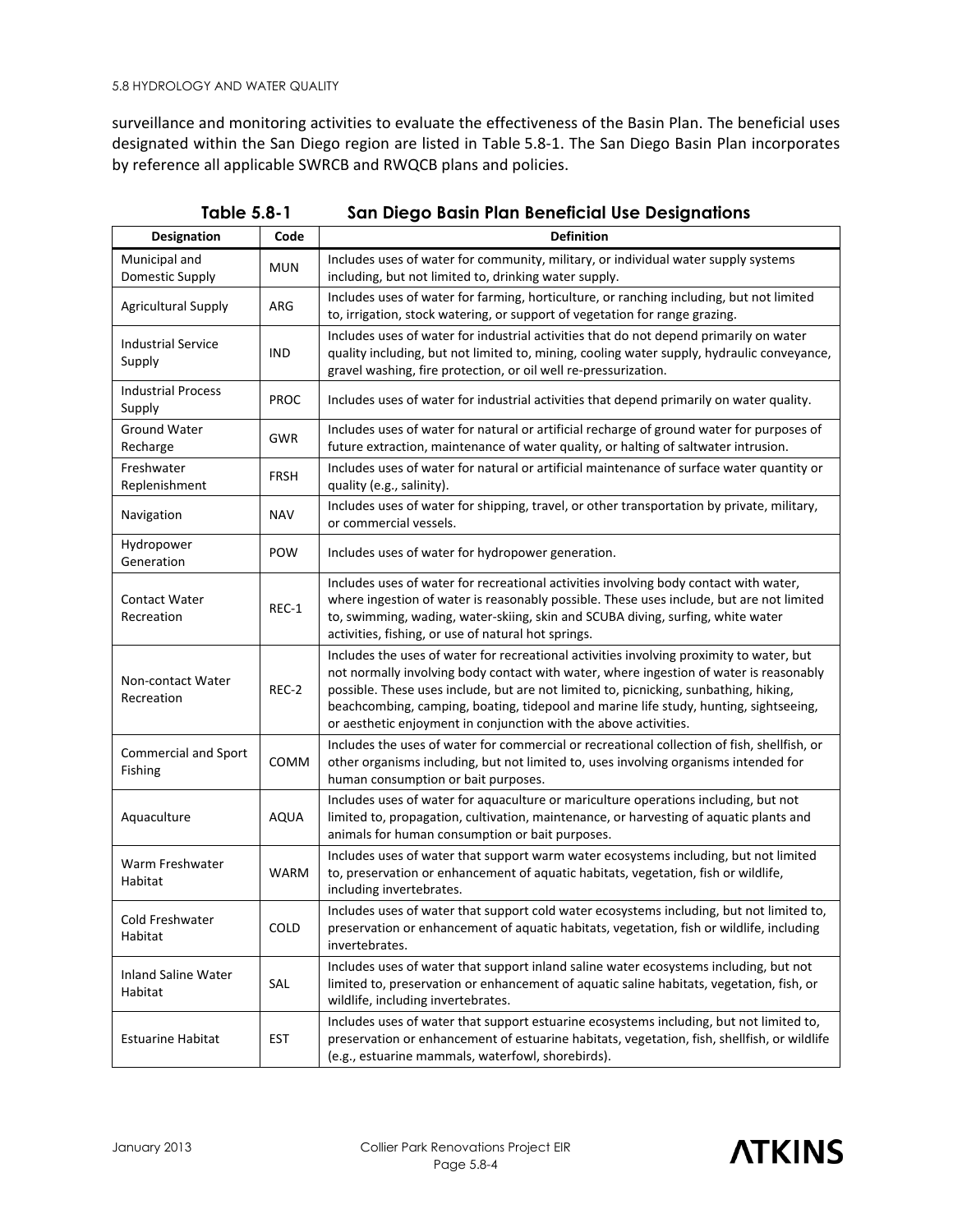| <b>Designation</b>                                                              | Code         | <b>Definition</b>                                                                                                                                                                                                                                                                            |  |  |  |  |  |  |  |  |  |
|---------------------------------------------------------------------------------|--------------|----------------------------------------------------------------------------------------------------------------------------------------------------------------------------------------------------------------------------------------------------------------------------------------------|--|--|--|--|--|--|--|--|--|
| Marine Habitat                                                                  | <b>MAR</b>   | Includes uses of water that support marine ecosystems including, but not limited to,<br>preservation or enhancement of marine habitats, vegetation such as kelp, fish, shellfish,<br>or wildlife (e.g., marine mammals, shorebirds).                                                         |  |  |  |  |  |  |  |  |  |
| Wildlife Habitat                                                                | <b>WILD</b>  | Includes uses of water that support terrestrial ecosystems including, but not limited to,<br>preservation and enhancement of terrestrial habitats, vegetation, wildlife, or wildlife<br>water and food sources.                                                                              |  |  |  |  |  |  |  |  |  |
| Preservation of<br><b>Biological Habitats of</b><br><b>Special Significance</b> | <b>BIOL</b>  | Includes uses of water that support designated areas or habitats, such as established<br>refuges, parks, sanctuaries, ecological reserves, or Areas of Special Biological<br>Significance (ASBS), where the preservation or enhancement of natural resources<br>requires special protection. |  |  |  |  |  |  |  |  |  |
| Rare, Threatened, or<br><b>Endangered Species</b>                               | RARE         | Includes uses of water that support habitats necessary, at least in part, for the survival<br>and successful maintenance of plant or animal species established under state or<br>federal law as rare, threatened or endangered.                                                             |  |  |  |  |  |  |  |  |  |
| <b>Migration of Aquatic</b><br>Organisms                                        | <b>MIGR</b>  | Includes uses of water that support habitats necessary for migration, acclimatization<br>between fresh and salt water, or other temporary activities by aquatic organisms, such<br>as anadromous fish.                                                                                       |  |  |  |  |  |  |  |  |  |
| Spawning,<br>Reproduction, and/or<br><b>Early Development</b>                   | <b>SPWN</b>  | Includes uses of water that support high quality aquatic habitats suitable for<br>reproduction and early development of fish. This use is only applicable for the<br>protection of anadromous fish.                                                                                          |  |  |  |  |  |  |  |  |  |
| Shellfish Harvesting                                                            | <b>SHELL</b> | Includes uses of water that support habitats suitable for the collection of filter-feeding<br>shellfish (e.g., clams, oysters, and mussels) for human consumption, commercial, or<br>sport purposes.                                                                                         |  |  |  |  |  |  |  |  |  |

#### **Table 5-8 continued**

Source: San Diego RWQCB 1994

#### **San Diego Watershed Urban Runoff Management Program**

The purpose of the San Diego Bay WURMP, which was developed by the co-permittees of the San Diego Bay Watershed Management Area pursuant to the NPDES Municipal Permit (described above), is to cooperatively and through collaborative strategic planning decrease the sources and reduce the discharge of pollutants from MS4s within the Watershed Management Area that have been identified as causing high priority water quality problems. The WURMP identifies five primary objectives to strive towards this goal: 1) develop and expand methods to assess and improve water quality within the watershed; 2) implement activities to address the Watershed Management Area high priority water quality problems; 3) integrate watershed principles into land use planning; 4) enhance public understanding of sources of water pollution, and 5) encourage and develop stakeholder participation.

The WURMP provides guidance and coordination for water quality, education, land use planning activities, and program implementation to efficiently achieve the greatest protection of beneficial use of receiving waters.

## **5.8.1.4 Local**

#### **City of La Mesa Storm Water BMP Manual**

The City's Storm Water BMP Manual was developed to meet the JURMP and SUSMP requirements of the NPDES Municipal Permit (described above). The purpose of the Storm Water BMP Manual is to: 1) reduce discharges from the MS4 to the maximum extent practicable; 2) prevent discharges of pollutants from the MS4 from causing or contributing to a violation of water quality standards; and 3) manage increases in runoff discharge rates and durations from development projects that are likely to cause

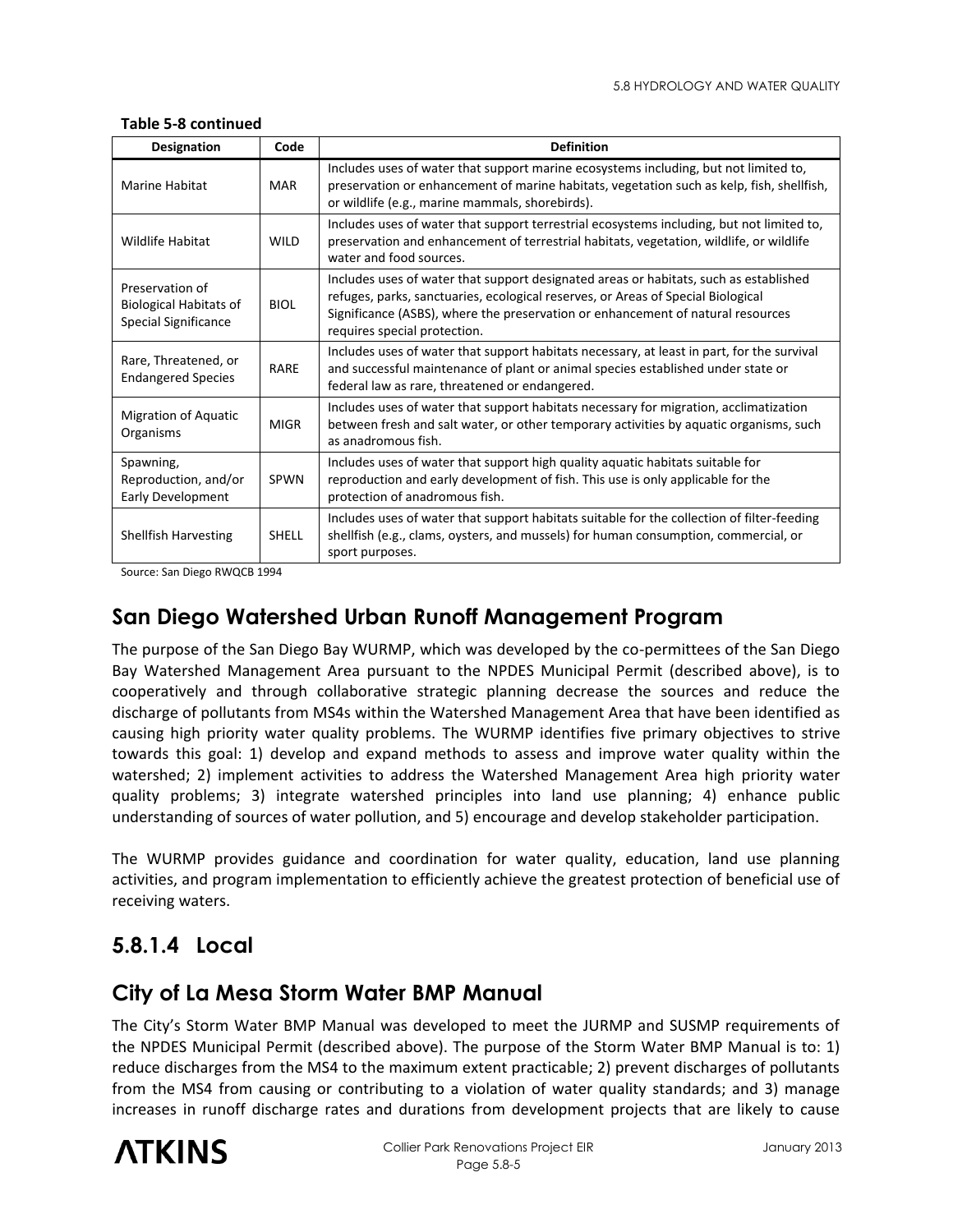increased erosion of stream beds and banks, silt pollutant generation, or other impacts to beneficial uses and stream habitat due to increased erosive force. Part I of the Storm Water BMP Manual contains the BMP requirements for industrial and commercial facilities, municipal facilities, and residences (City of La Mesa 2010). Part II of the Storm Water BMP Manual contains both construction BMP requirements and post-construction SUSMP requirements, including Low Impact Development (LID) design guidelines and other permanent BMPs (City of La Mesa 2011).

#### **City of La Mesa Watercourse Protection, Storm Water Management, and Discharge Control Ordinance**

La Mesa Municipal Code Chapter 7.18, Storm Water Management and Discharge Control, regulates all discharges into the storm water conveyance system and the waters of the State in order to preserve and enhance water quality for beneficial uses by:

- a) Prohibiting non-storm water discharges to the storm water conveyance system;
- b) Eliminating pollutants in storm water to the maximum extent practicable, including pollutants from both point and non-point sources;
- c) Prohibiting activities which cause, or contribute to, exceeding state and federal receiving water quality objectives; and
- d) Protecting watercourses from disturbance and pollution.

The ordinance requires all dischargers to implement, install, use, and maintain all applicable BMPs and to comply with the City's Storm Water BMP Manual, which is incorporated by reference, in order to reduce pollutants to the maximum extent practicable.

# **5.8.2 Existing Conditions**

## **5.8.2.1 Hydrologic Setting**

Collier Park is located within the Sweetwater Hydrologic Unit of the San Diego Bay watershed (San Diego RWQCB 1994). The San Diego Bay watershed encompasses a 415-square mile area that extends more than 50 miles inland (east) from San Diego Bay to the Laguna Mountains. The watershed lies at sea level at San Diego Bay and reaches a maximum elevation of approximately 6,000 feet above mean sea level at its eastern boundary. The headwaters of the watershed begin in the eastern, unincorporated area of San Diego County and then transect all or portions of seven cities, including San Diego, National City, Chula Vista, Imperial Beach, Coronado, Lemon Grove, and La Mesa. The San Diego Bay watershed is comprised of three hydrologic units: Pueblo San Diego Hydrologic Unit, Sweetwater Hydrologic Unit, and Otay Hydrologic Unit.

The Sweetwater Hydrologic Unit, which encompasses an area of approximately 230 square miles, is the largest of the three hydrologic units that discharge into San Diego Bay. The Sweetwater Hydrologic Unit forms an elongated northeasterly trending strip which is traversed along its length by the Sweetwater River. The Sweetwater Hydrologic Unit is comprised of three hydrologic areas, which are further divided into hydrologic subareas. Collier Park lies within the La Nacion Hydrologic Subarea (Basin 9.12) of the Lower Sweetwater Hydrologic Area. Major water bodies in the Sweetwater Hydrologic Unit include the

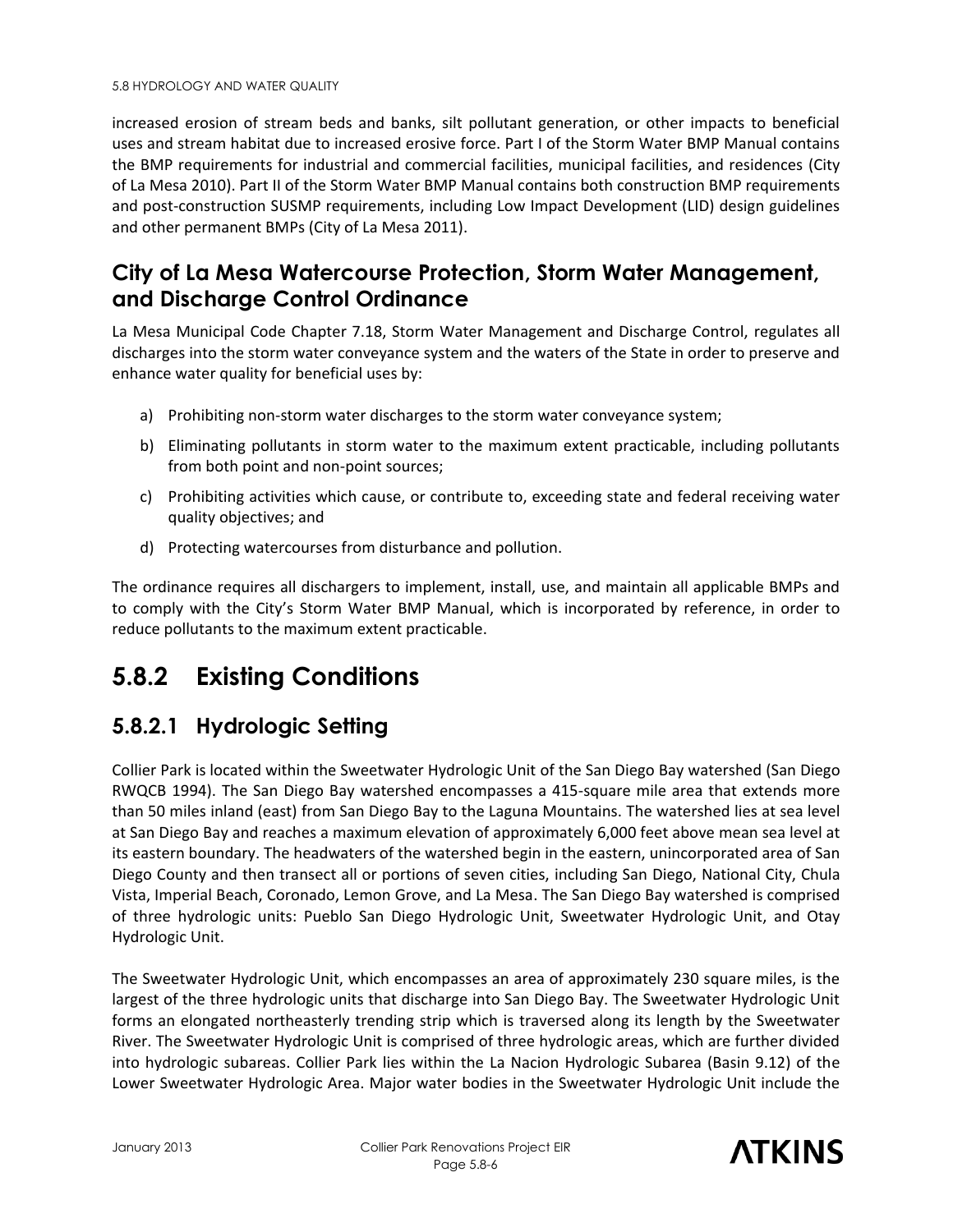Sweetwater River, Sweetwater Reservoir, Loveland Reservoir, and San Diego Bay, all of which support important wildlife habitat and provide public recreational opportunities.

Between the headwaters and the outlet to San Diego Bay, the Sweetwater River watershed contains a variety of habitat types including oak and pine woodlands, riparian forest, chaparral, coastal sage scrub, and coastal salt marsh. The upper portion of the watershed contains large undeveloped areas within the Cleveland National Forest and Cuyamaca Rancho State Park, the unincorporated communities of Pine Valley, Descanso, and Alpine, and the Viejas Indian Reservation. Unincorporated rural and suburban communities characterize the central part of the watershed. The lower portion of the watershed contains urbanized areas of several cities including San Diego, National City, Chula Vista, La Mesa, and Lemon Grove. The dominant land uses in the Sweetwater River watershed are urban (29 percent), open space/agriculture (22 percent), and undeveloped (49 percent), with approximately two-thirds of the land area categorized as urban being composed of residential communities (Project Clean Water 2012).

## **5.8.2.2 Water Quality**

#### **Surface Waters**

There are no major surface waters in the vicinity of Collier Park. The portion of La Mesa that lies generally south of Interstate 8 and east of Spring Street, which includes the project site, drains into Spring Valley Creek which feeds into Sweetwater River and ultimately discharges into San Diego Bay. The designated beneficial uses of these three receiving waters are listed in Table 5.8-2. The Section 303(d) List of Water Quality Limited Segments (SWRCB 2006) identifies the San Diego Bay Shoreline at Bayside Park as impaired due to indicator bacteria (enterococcus and total coliform) and the San Diego Bay Shoreline at Chula Vista Marina as impaired due to copper. In addition, San Diego Bay is generally listed as impaired due to polychlorinated biphenyls (PCBs). Spring Valley Creek and Sweetwater River are not identified on the Section 303(d) List.

|                              |                               | Beneficial Use <sup>(1)</sup> |     |            |      |     |  |                   |     |             |             |      |      |             |  |                    |     |            |      |                       |      |             |      |       |
|------------------------------|-------------------------------|-------------------------------|-----|------------|------|-----|--|-------------------|-----|-------------|-------------|------|------|-------------|--|--------------------|-----|------------|------|-----------------------|------|-------------|------|-------|
|                              | <b>Basin</b><br><b>Number</b> | NUN                           | AGR | $\epsilon$ | PROC | GWR |  | $\frac{FSH}{NAV}$ | POW | <b>REC1</b> | <b>REC2</b> | COMM | AQUA | <b>WARM</b> |  | $rac{1}{\sqrt{2}}$ | EST | <b>MAR</b> | aniw | $\overline{\text{B}}$ | RARE | <b>MIGR</b> | SPWN | SHELL |
| <b>Inland Surface Waters</b> |                               |                               |     |            |      |     |  |                   |     |             |             |      |      |             |  |                    |     |            |      |                       |      |             |      |       |
| <b>Spring Valley Creek</b>   | 9.12                          | $+$                           |     | $\bullet$  |      |     |  |                   |     | $\circ$     |             |      |      | $\bullet$   |  |                    |     |            | ٠    |                       |      |             |      |       |
| Sweetwater River             | 9.12                          | $+$                           |     |            |      |     |  |                   |     | $\circ$     |             |      |      | $\bullet$   |  |                    |     |            |      |                       |      |             |      |       |
| <b>Coastal Waters</b>        |                               |                               |     |            |      |     |  |                   |     |             |             |      |      |             |  |                    |     |            |      |                       |      |             |      |       |
| San Diego Bay                | --                            |                               |     | ٠          |      |     |  | ٠                 |     |             |             |      |      |             |  |                    |     |            |      |                       |      |             |      |       |

**Table 5.8-2 Beneficial Uses of Surface Waters**

● = Existing Beneficial Use; ○ = Potential Beneficial Use; + = Excepted From MUN  $(1)$  Refer to Table 5.8-1 for definitions of the beneficial use designations.

Source: San Diego RWQCB 1994

## **Groundwater**

According to the Preliminary Geotechnical Investigation (Geocon Incorporated 2010), neither a static groundwater table nor subsurface seepage was encountered during exploratory excavations at Collier Park. However, due to the permeability characteristics of the geologic formation underlying the project site, it would not be uncommon for groundwater seepage conditions to develop where none previously

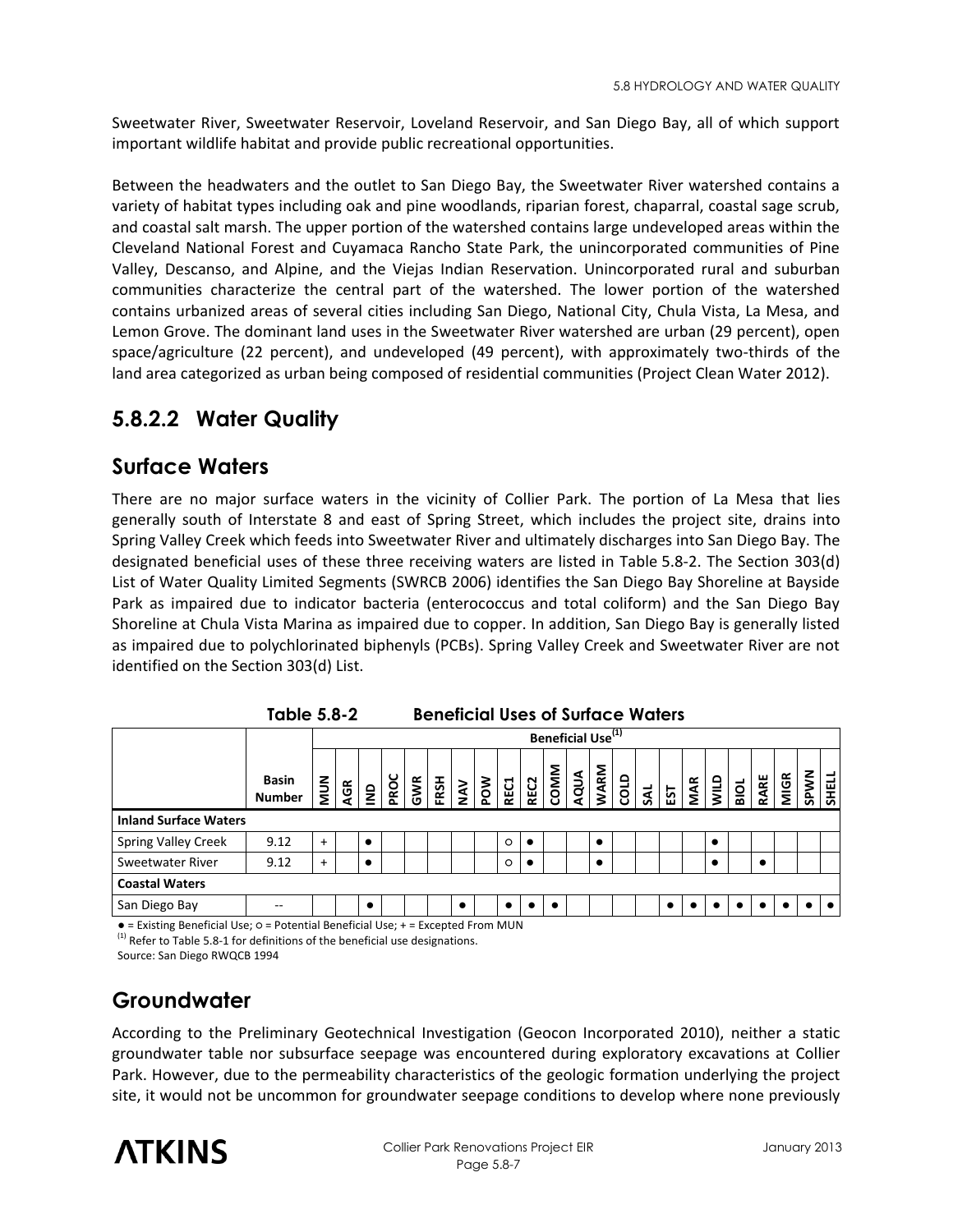existed. During periods of heavy or prolonged rainfall, perched groundwater conditions are likely to develop within drainage areas. Groundwater elevations tend to vary because they are dependent upon a number of factors such as seasonal precipitation, irrigation, and land use. The designated beneficial uses of the groundwater underlying Collier Park, which is part of the La Nacion Hydrologic Subarea, are listed in Table 5.8-3.

|                                    | <b>Table 5.8-3</b><br><b>Beneficial Uses of Groundwater</b> |     |                               |            |      |     |      |            |     |             |             |      |      |             |      |     |       |     |      |               |      |             |             |       |
|------------------------------------|-------------------------------------------------------------|-----|-------------------------------|------------|------|-----|------|------------|-----|-------------|-------------|------|------|-------------|------|-----|-------|-----|------|---------------|------|-------------|-------------|-------|
|                                    |                                                             |     | Beneficial Use <sup>(1)</sup> |            |      |     |      |            |     |             |             |      |      |             |      |     |       |     |      |               |      |             |             |       |
|                                    | Basin<br><b>Number</b>                                      | NUN | ĄGR                           | $\epsilon$ | PROC | GWR | FRSH | <b>NAV</b> | MOd | <b>REC1</b> | <b>REC2</b> | COMM | AQUA | <b>WARM</b> | corp | SAL | ន្ទ្រ | MAR | allM | $\frac{1}{2}$ | RARE | <b>MIGR</b> | <b>SPWN</b> | SHELL |
| Groundwater                        |                                                             |     |                               |            |      |     |      |            |     |             |             |      |      |             |      |     |       |     |      |               |      |             |             |       |
| La Nacion<br>Hydrologic<br>Subarea | 9.12                                                        |     |                               |            |      |     |      |            |     |             |             |      |      |             |      |     |       |     |      |               |      |             |             |       |

● = Existing Beneficial Use; ○ = Potential Beneficial Use; + = Excepted From MUN  $<sup>(1)</sup>$  Refer to Table 5.8-1 for definitions of the beneficial use designations.</sup> Source: San Diego RWQCB 1994

Additionally, a natural spring occurs within Collier Park. The spring water was sampled and analyzed to assess water quality and potential beneficial uses, and the following determinations were made regarding its suitability for irrigation, a pond, and recreational uses (D-Max Engineering, Inc. 2009):

- Irrigation. Detected levels of residual chlorine were below the reporting limit and measurements of electrical conductivity, total dissolved solids, sodium, and nitrogen indicate a slight to moderate degree of usage restriction for irrigation. Due to the slightly lower pH (i.e., greater acidity) and fairly high sodium levels, surrounding plant sensitivity to acidic environments and sodium levels needs to be taken into consideration prior to using the spring water for irrigation.
- Ponding. Dissolved oxygen was determined to be at a good level to support aquatic life forms and detected levels of organics and metals were below reporting limits. The slightly elevated levels of nutrients (orthophosphates in combination with nitrite and nitrate) may stimulate growth of algae and lead to future euthrophication. In addition, the slightly lower pH level may stress some species of fish and aquatic life that may be incorporated into an ornamental pond.
- Non-Contact and Contact Recreation. The detected levels of total and fecal coliform, organics, and metals were below reporting limits and considered acceptable for both non-contact and contact recreational uses. The slightly lower pH level would not affect the parameters used for non-contact and contact recreational uses.

#### **Urban Runoff**

Urban runoff discharged via MS4s has been identified as one of the principal causes of water quality problems in most urban areas. The City of La Mesa's storm water drainage system, which collects runoff from streets, rooftops, driveways, parking lots, and other impervious areas, flows directly into receiving waters without receiving treatment. Thus, urban runoff has the potential to discharge pollutants into receiving waters, thereby affecting water quality, associated wildlife, and public health. Potential pollutants contained in urban runoff and associated environmental effects include the following:

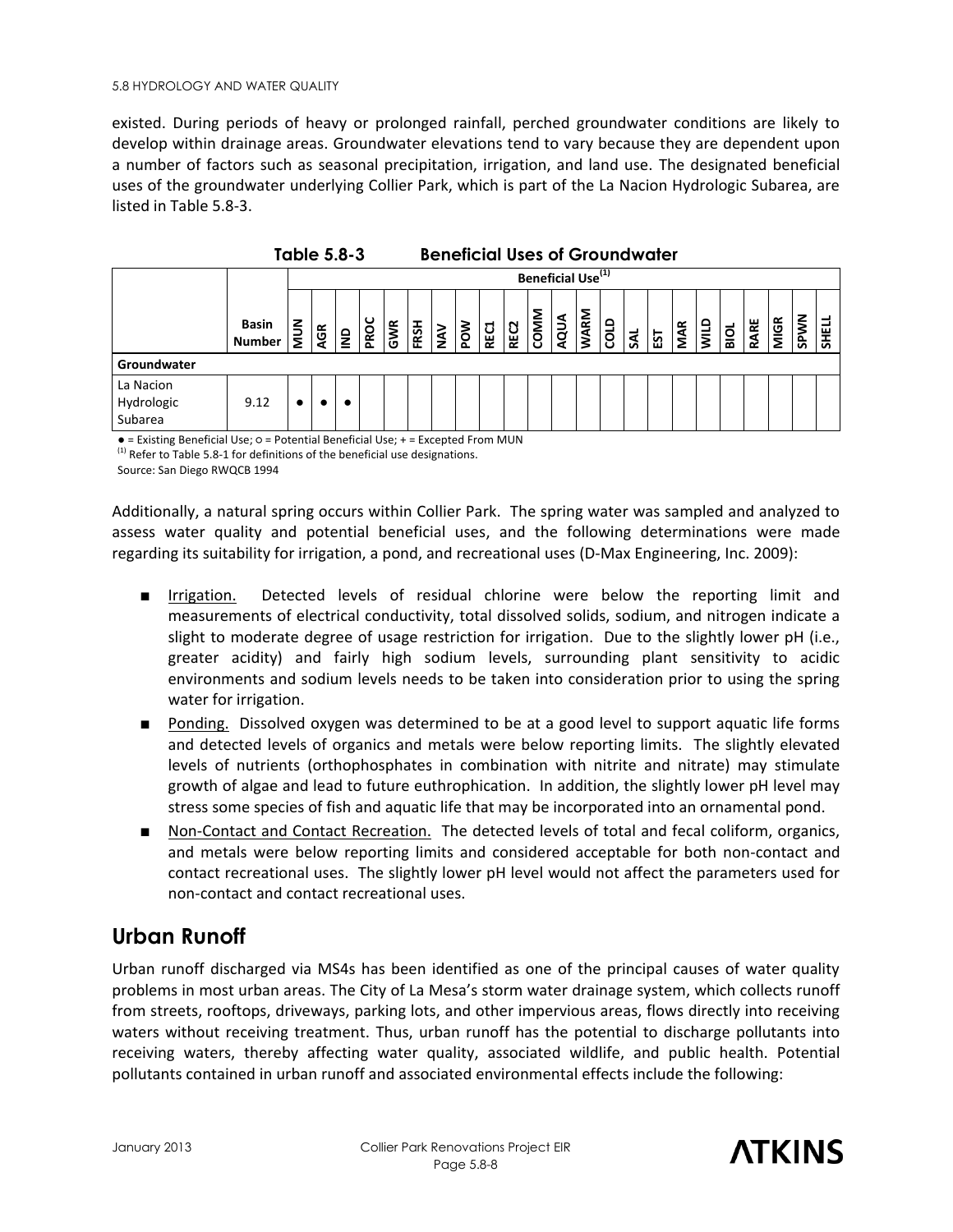- Sediments. Sediments are soils or other surficial materials eroded and then transported or deposited by the action of wind, water, ice, or gravity. Sediments can increase turbidity, clog fish gills, reduce spawning habitat, lower young aquatic organism survival rates, smother bottom dwelling organisms, and suppress aquatic vegetation growth.
- Nutrients. Nutrients are inorganic substances, such as nitrogen and phosphorus. They commonly exist in the form of mineral salts that are either dissolved or suspended in water. Primary sources of nutrients in urban runoff are fertilizers and eroded soils. Excessive discharge of nutrients to water bodies and streams can cause excessive aquatic algae and plant growth. Such excessive production, referred to as eutrophication, may lead to excessive decay of organic matter in the water body, loss of oxygen in the water, release of toxins in sediment, and the eventual death of aquatic organisms.
- Metals. Metals are raw material components in non-metal products such as fuels, adhesives, paints, and other coatings. Primary sources of metal pollution in storm water are typically commercially available metals and metal products. Metals of concern include cadmium, chromium, copper, lead, mercury, and zinc. Lead and chromium have been used as corrosion inhibitors in primer coatings and cooling tower systems. At low concentrations that naturally occur in soils, metals are not toxic. However, at higher concentrations, certain metals can be toxic to aquatic life. Humans can be impacted from contaminated groundwater resources and bioaccumulation of metals in fish and shellfish. Environmental concerns regarding the potential for release of metals to the environment have already led to restricted metal usage in certain applications.
- Organic Compounds. Organic compounds are carbon-based. Commercially available or naturally occurring organic compounds are found in pesticides, solvents, and hydrocarbons. Organic compounds can, at certain concentrations, indirectly or directly constitute a hazard to life or health. When rinsing off objects, toxic levels of solvents and cleaning compounds can be discharged to storm drains. Dirt, grease, and grime retained in the cleaning fluid or rinse water may also adsorb levels of organic compounds that are harmful or hazardous to aquatic life.
- Trash and Debris. Trash (such as paper, plastic, polystyrene packing foam, and aluminum materials) and biodegradable organic matter (such as leaves, grass cuttings, and food waste) are general waste products on the landscape. The presence of trash and debris may have a significant impact on the recreational value of a water body and aquatic habitat. Excess organic matter can create a high biochemical oxygen demand in a stream and thereby lower its water quality. Also, in areas where stagnant water exists, the presence of excess organic matter can promote septic conditions resulting in the growth of undesirable organisms and the release of odorous and hazardous compounds such as hydrogen sulfide.
- Oxygen Demanding Substances. Oxygen demanding substances include biodegradable organic material as well as chemicals that react with dissolved oxygen in water to form other compounds. Proteins, carbohydrates, and fats are examples of biodegradable organic compounds. Compounds such as ammonia and hydrogen sulfide are examples of oxygen demanding compounds. The oxygen demand of a substance can lead to depletion of dissolved oxygen in a water body and possibly the development of septic conditions.
- Oil and Grease. Primary sources of oil and grease are petroleum hydrocarbon products, motor products from leaking vehicles, esters, oils, fats, waxes, and high molecular-weight fatty acids. Introduction of these pollutants to water bodies is very possible due to the wide uses and applications of some of these products in municipal, residential, commercial, industrial, and construction areas. Elevated oil and grease content can decrease the aesthetic value of the water body, as well as the water quality.

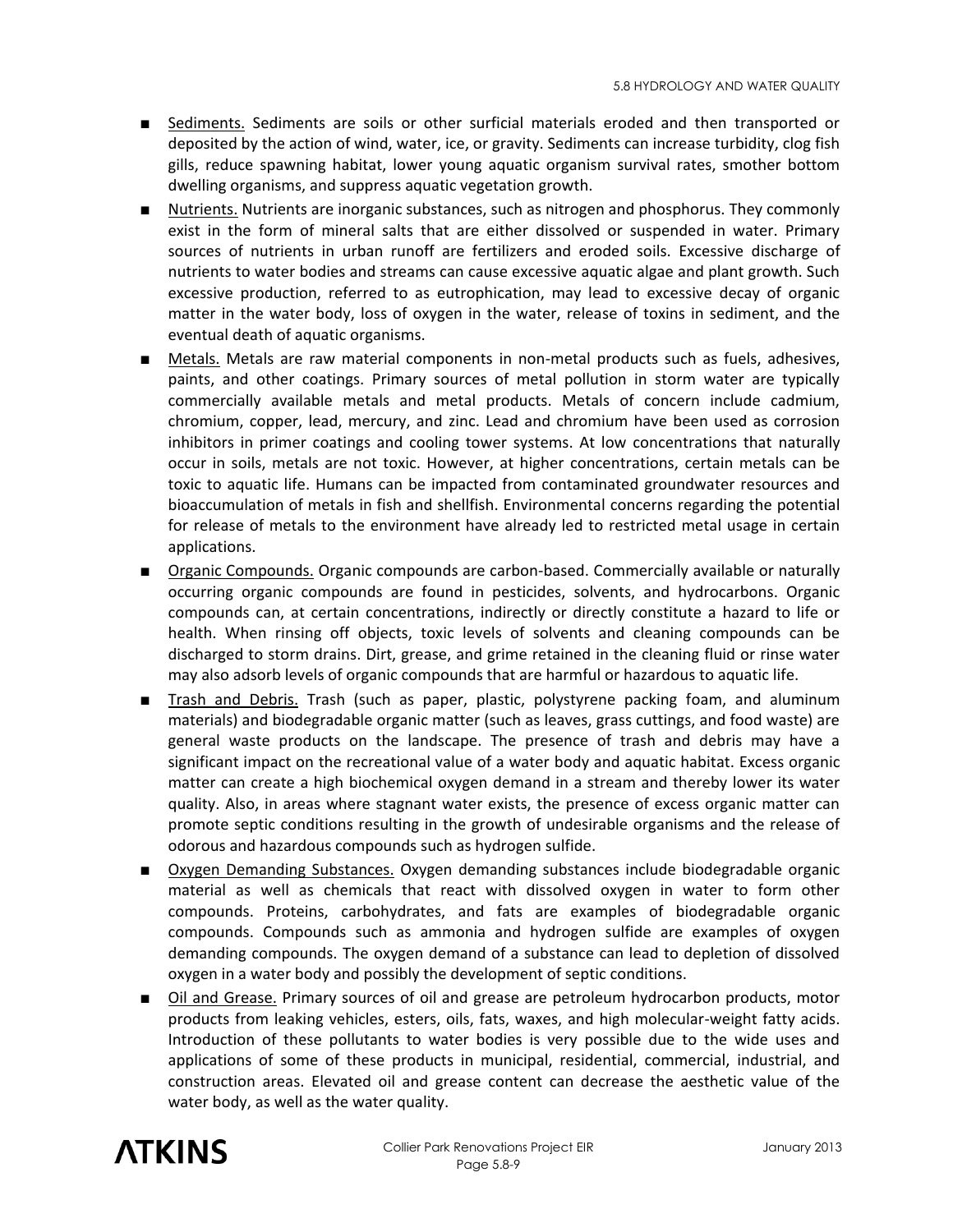- Bacteria and Viruses. Bacteria and viruses are ubiquitous microorganisms that thrive under certain environmental conditions. Their proliferation is typically caused by the transport of animal or human fecal wastes from the watershed. Water containing excessive bacteria and viruses can alter the aquatic habitat and create a harmful environment for humans and aquatic life. Also, the decomposition of excess organic waste causes increased growth of undesirable organisms in the water.
- Pesticides. Pesticides (including herbicides) are chemical compounds commonly used to control nuisance growth or prevalence of organisms. Excessive application of a pesticide may result in runoff containing toxic levels of its active component.

## **5.8.2.3 Drainage Facilities**

A concrete-lined drainage channel transects the southern half of Collier Park, running from Pasadena Avenue to just north of the existing playground, where it discharges into an underground storm drain line. The drainage channel, which is approximately five-feet wide, conveys nuisance runoff and storm water flows discharging from a storm drain inlet on Pasadena Avenue and from the surrounding parkland. A natural spring, emanating from beneath the Spring House, also discharges into the drainage channel through a small pipe just east of the Spring House. Discharges from the drainage channel are conveyed via the on-site underground storm drain line to a catch basin at the southern boundary of the park. This catch basin, which also collects discharges from an off-site concrete v-ditch and storm drain line, appears to be the low point of the park and connects to the City's enclosed storm water drainage system.

# **5.8.3 Thresholds of Significance**

According to Appendix G of the CEQA Guidelines, a significant impact associated with hydrology and drainage would occur if implementation of the proposed project would:

- **Threshold 1:** Violate any water quality standards or waste discharge requirements.
- **Threshold 2:** Substantially alter the existing drainage pattern of the site or area, including through the alteration of the course of a stream or river, in a manner, which would result in substantial erosion or siltation on- or off-site.
- **Threshold 3:** Substantially alter the existing drainage pattern of the site or area, including through the alteration of the course of a stream or river, or substantially increase the rate or amount of surface runoff in a manner which would result in flooding on or off site.
- **Threshold 4:** Create or contribute runoff water which would exceed the capacity of existing or planned stormwater drainage systems or provide substantial additional sources of polluted runoff.
- **Threshold 5:** Otherwise substantially degrade water quality.
- **Threshold 6:** Place structures within a 100-year flood hazard area which would impede or redirect flood flows.
- **Threshold 7:** Expose people or structures to a significant risk of loss, injury, or death involving flooding, including flooding as a result of the failure of a levee or dam.
- **Threshold 8:** Result in a substantial increase in risk of exposure to inundation by seiche, tsunami, or mudflow.

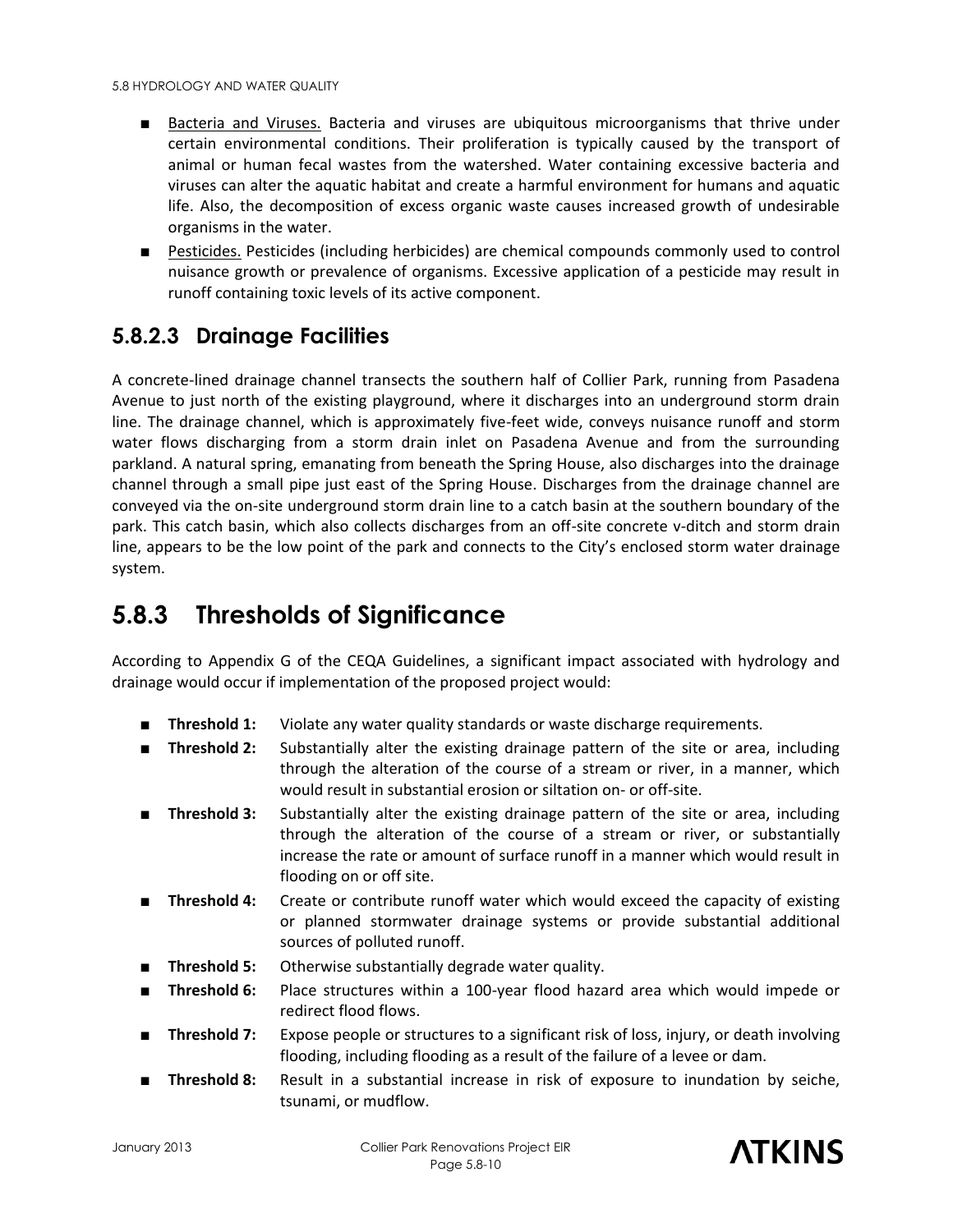In accordance with Section 15128 of the CEQA Guidelines, impacts related to 1) depletion of groundwater supplies or interference with groundwater recharge, and 2) placing housing within a 100 year flood hazard area, were determined not to be significant and are discussed briefly in Section 7.1, Effects Found Not to be Significant, of this EIR.

# **5.8.4 Impacts**

#### **5.8.4.1 Water Quality Standards**

**Threshold 1: Would the project violate any water quality standards or waste discharge requirements?** 

**Threshold 5: Would the project otherwise substantially degrade water quality?** 

#### **Construction Impacts**

Construction of the proposed project would generate pollutants that could potentially degrade the surface water quality of downstream receiving waters. Sediment associated with earth-moving activities and exposed soils is the most common pollutant associated with construction sites. Other pollutants associated with construction sites include hydrocarbons from spills or leaks of fuels, oils, and other fluids used for construction equipment; paints, concrete slurries, asphalt, and other hazardous materials; and debris, trash, and other solid waste materials generated during construction activities. Storm water and non-storm water runoff could potentially carry these pollutants into the on-site drainage facilities and the City's storm water drainage system, which discharge to downstream receiving waters (Spring Valley Creek and Sweetwater River) that ultimately drain to San Diego Bay. However, the proposed project must comply with the NPDES Construction General Permit and the City's Storm Water BMP Manual, which require the preparation and implementation of a SWPPP. The SWPPP would identify site-specific construction BMPs to reduce or eliminate sediment and other pollutants in storm water and non-storm water runoff from the project site. Construction BMPs would include, but are not limited to, the following:

- Minimization of disturbed areas to the portion of the project site necessary for construction;
- Stabilization of exposed or stockpiled soils and cleared or graded slopes;
- Establishment of permanent re-vegetation or landscaping as early as feasible.
- Removal of sediment from surface runoff before it leaves the project site by silt fences or other similar devices around the site perimeter;
- Diversion of upstream runoff around disturbed areas of the project site;
- Protection of all storm drain inlets on site or downstream of the project site to eliminate entry of sediment;
- Prevention of tracking soil off site through use of a gravel strip or wash facilities at exits from the project site;
- Proper storage, use, and disposal of construction materials; and
- Continual inspection and maintenance of all specified BMPs through the duration of construction.

Although the proposed project would be completed in phases, grading of the entire project site may occur during the initial Panhandle phase with the actual development of the Spring House, History Hill

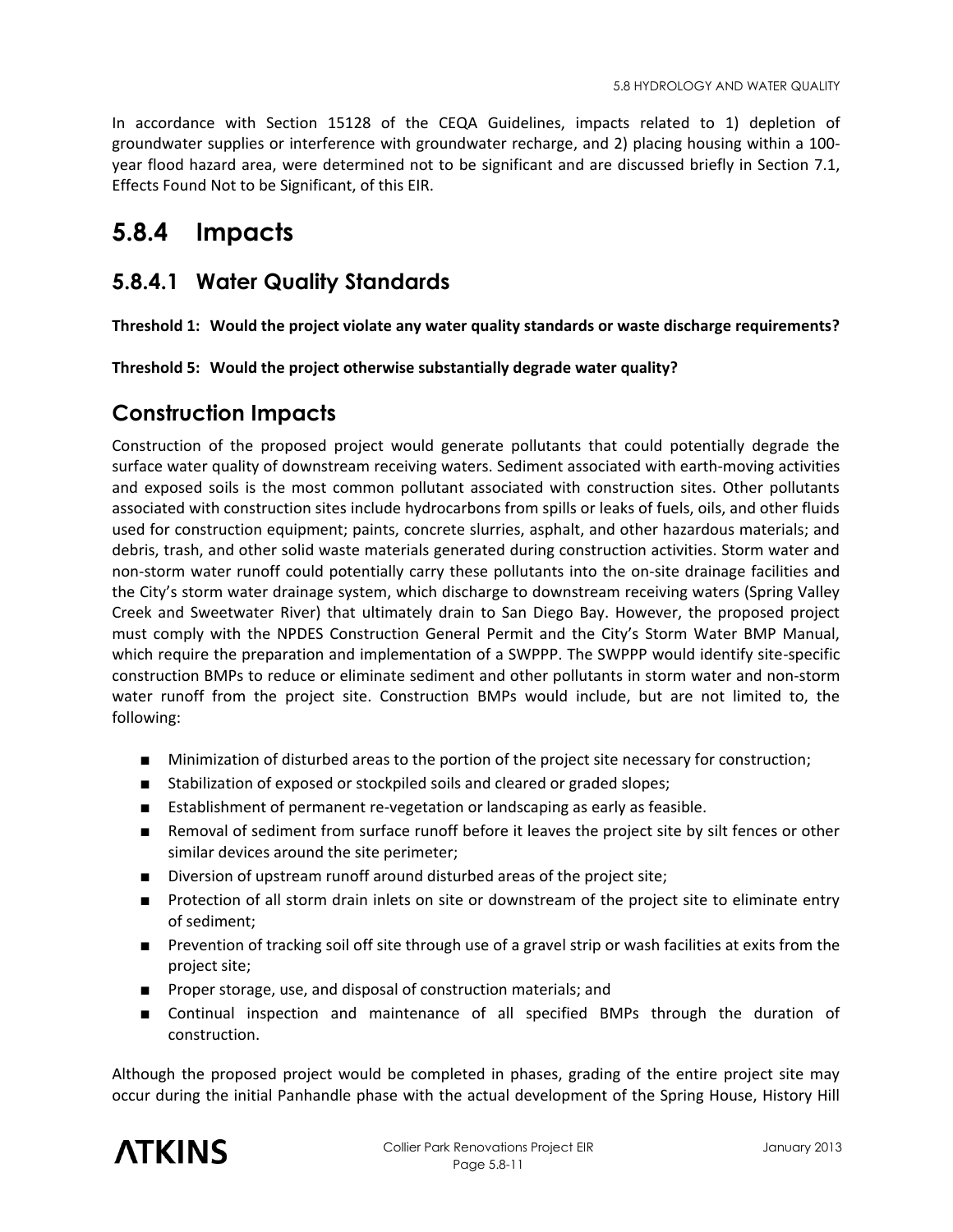and Collier Club House phases occurring much later, thereby leaving graded areas exposed during the interim period. All graded areas that would not be developed immediately would remain subject to the NPDES Construction General Permit and the City's Storm Water BMP Manual until permanently stabilized in accordance with the standards contained within these regulations. As indicated above, compliance with these regulations requires the implementation of construction BMPs, which include provisions for the stabilization of inactive disturbed areas and graded slopes. Stabilization methods include hydroseeding, soil binders, chemical soil stabilizers, geotextiles, tarps, fencing, or other erosion control measures. Implementation of construction BMPs in compliance with the NPDES Construction General Permit and the City's Storm Water BMP Manual would maintain downstream water quality in accordance with RWQCB standards, such that project construction would not violate any water quality standards or waste discharge requirements and would not otherwise substantially degrade water quality. Therefore, construction impacts related to water quality degradation would be less than significant.

#### **Post-Construction Impacts**

Following construction, the proposed project could potentially contribute to higher pollutant levels in urban runoff due to the increased amount of impervious area and increased park usage. However, the proposed project must comply with the NPDES Municipal Permit and the City's Storm Water BMP Manual, which require implementation of post-construction BMPs developed in accordance with the City's SUSMP. The proposed project qualifies as a "Priority Development Project," as defined in the City's SUSMP, because it includes the development of a parking lot greater than or equal to 5,000 square feet. Priority Development Projects must prepare and submit a Post-Construction Water Quality Technical Report to demonstrate compliance with the SUSMP requirements, which include the incorporation of feasible LID features, source control BMPs, and treatment control BMPs into the project design to reduce the discharge of storm water pollutants to the maximum extent practicable.

Consistent with the LID design guidelines, proposed drainage improvements include the installation of grass swales and cobble drainage swales, as well as the replacement of the existing concrete-lined channel with a bioswale and bioinfiltration basin, which would reduce flow rates and allow surface runoff to infiltrate on site. In addition, a large portion of the park would be re-graded and replanted to better manage site drainage and limit the amount of water that leaves the site. Implementation of postconstruction BMPs in compliance with the NPDES Municipal Permit and the City's Storm Water BMP Manual would maintain downstream water quality in accordance with RWQCB standards, such that project development would not violate any water quality standards or waste discharge requirements and would not otherwise substantially degrade water quality. Therefore, post-construction impacts related to water quality degradation would be less than significant.

## **5.8.4.2 Drainage Alterations**

- **Threshold 4: Would the project substantially alter the existing drainage pattern of the site or area, including through the alteration of the course of a stream or river, in a manner, which would result in substantial erosion or siltation on- or off-site?**
- **Threshold 5: Would the project substantially alter the existing drainage pattern of the site or area, including through the alteration of the course of a stream or river, or substantially increase the rate or amount of surface runoff in a manner which would result in flooding on or off site?**

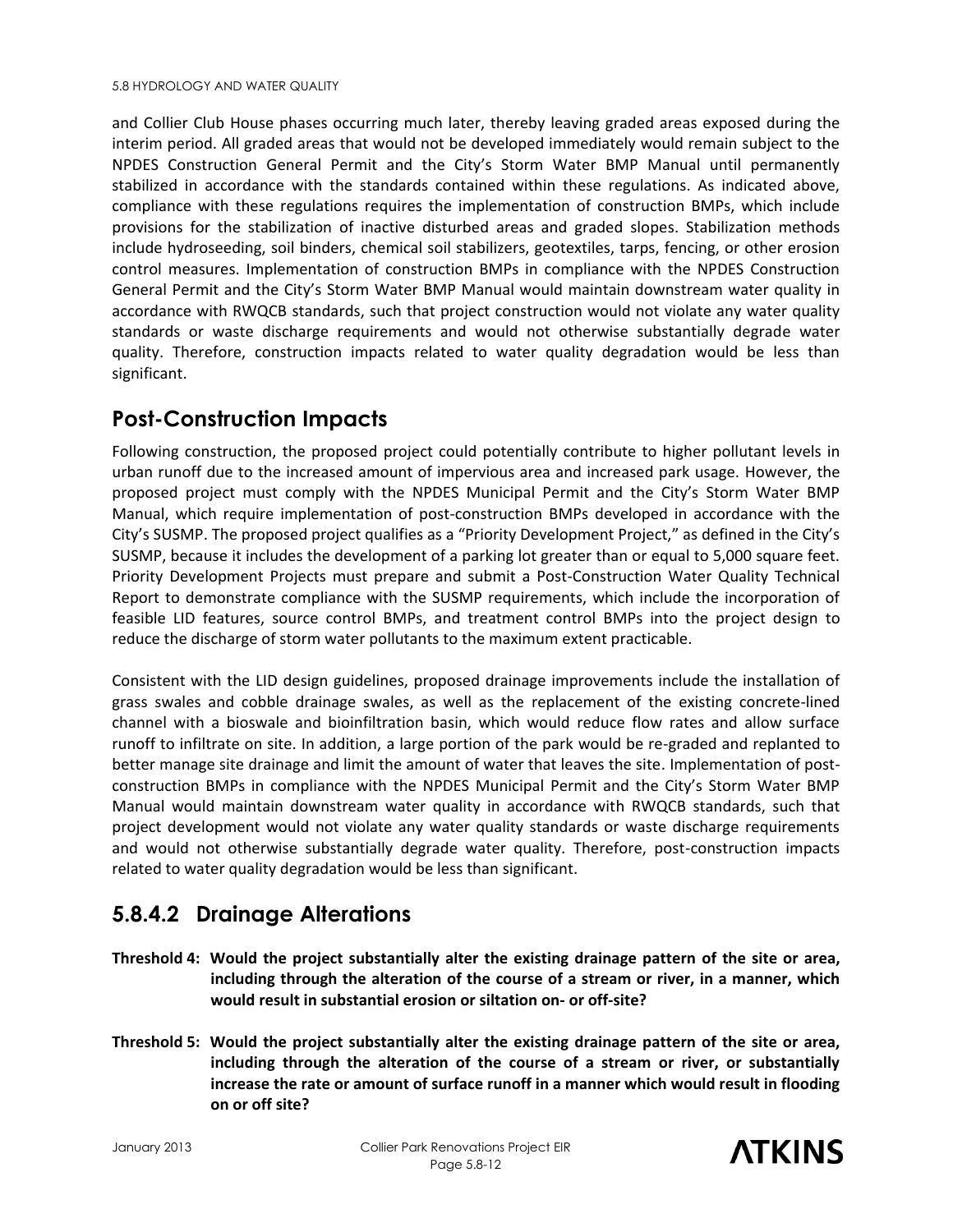**Threshold 6: Would the project create or contribute runoff water which would exceed the capacity of existing or planned stormwater drainage systems or provide substantial additional sources of polluted runoff?** 

#### **Construction Impacts**

Construction of the proposed project would temporarily alter the localized drainage pattern at the project site due to ground-disturbing activities such as grading and excavation. Such alterations in the drainage pattern may temporarily result in erosion or siltation and may temporarily increase the rate or amount of surface runoff if substantial drainage is rerouted. However, as described in Section 5.8.4.1 above, implementation of construction BMPs would minimize the potential for erosion and siltation and would control surface runoff such that flooding does not occur and off-site flow does not exceed the capacity of the City's storm water drainage system. Construction BMPs would also minimize the discharge of polluted runoff from the project site. Therefore, construction impacts associated with drainage alterations would be less than significant.

#### **Post-Construction Impacts**

Following construction, any remaining disturbed areas of the project site would be stabilized with landscaping to prevent erosion or siltation. Although the proposed project would substantially alter the localized drainage pattern at the project site, such alterations are intended to improve existing drainage conditions and would not result in flooding. Proposed drainage improvements include the installation of grass swales and cobble drainage swales, as well as the replacement of the existing concrete-lined channel with a bioswale and bioinfiltration basin, which would reduce flow rates and allow surface runoff to infiltrate on site. In addition, a large portion of the park would be re-graded and replanted to better manage site drainage and limit the amount of water that leaves the site. Thus, off-site flow would be minimal and would not exceed the capacity of the City's storm water drainage system. Furthermore, as discussed in Section 5.8.4.1 above, implementation of post-construction BMPs would minimize the discharge of polluted runoff from the project site. Therefore, post-construction impacts associated with drainage alterations would be less than significant.

## **5.8.4.3 Flood Hazards**

**Threshold 6: Would the project place structures within a 100-year flood hazard area which would impede or redirect flood flows?** 

#### **Threshold 7: Would the project expose people or structures to a significant risk of loss, injury, or death involving flooding, including flooding as a result of the failure of a levee or dam?**

FEMA has mapped zones of anticipated flooding based on base flood elevations for 100-year and 500 year flood events. According to Flood Insurance Rate Map Number 06073C 1644H (FEMA 2012), the project site is located within Zone X, which designates areas determined to be outside the 0.2 percent annual chance (500-year) floodplain. The project site also lies outside the 100-year flood hazard area.

The nearest dam to the project site is Loveland Reservoir. Although this dam has a high relative hazard rating, it is located over 12 miles upstream from the project site (County of San Diego 2010). As such, the project site is located outside of potential zones of inundation due to dam failure (SanGIS 2012). Thus, the proposed project would not place structures within a 100-year flood hazard area and would

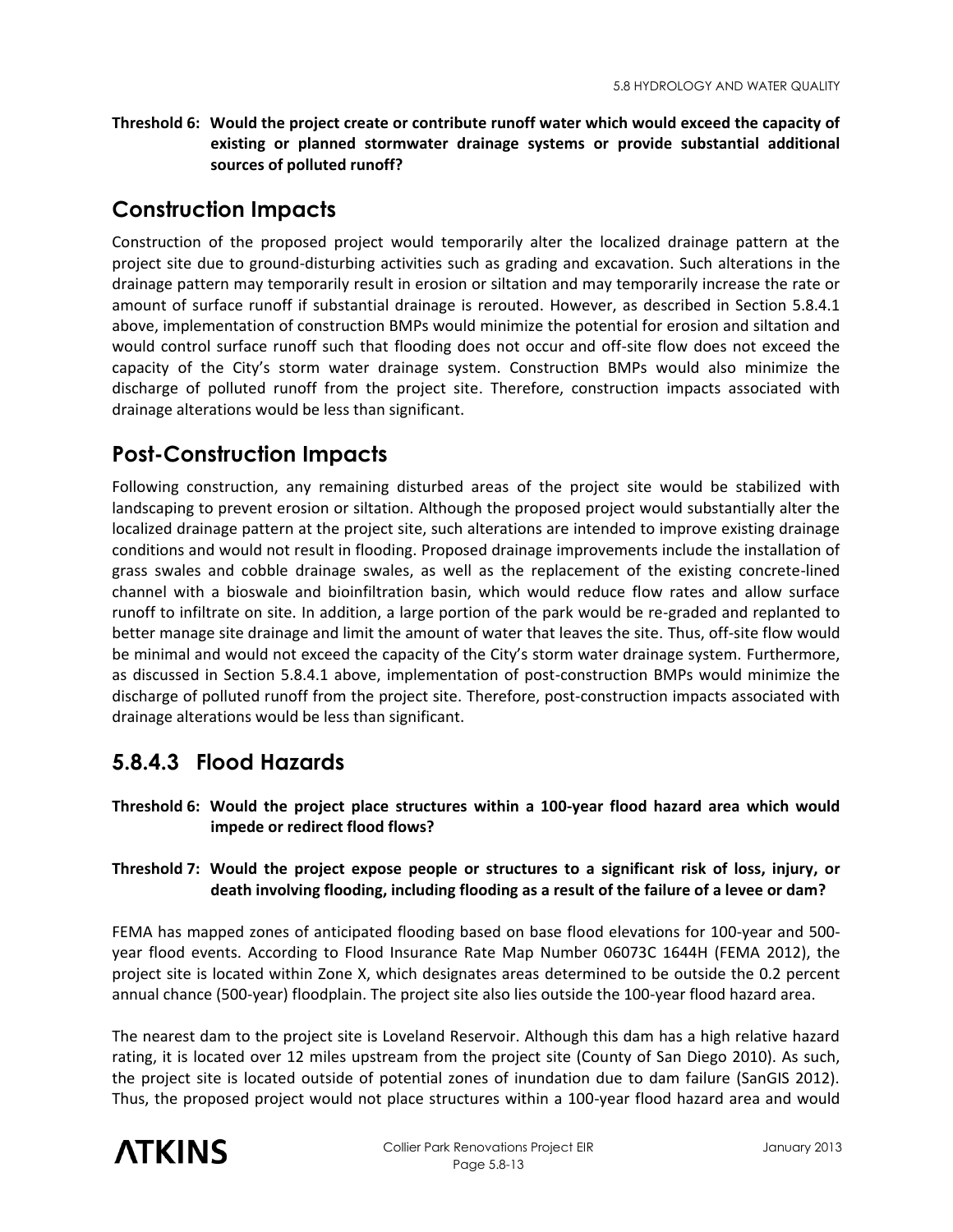not expose people or structures to a significant risk of loss, injury, or death involving flooding. Therefore, no impacts associated with flood hazards would occur as a result of the proposed project.

## **5.8.4.4 Seiche, Tsunami, and Mudflow**

#### **Threshold 8: Would the project result in a substantial increase in risk of exposure to inundation by seiche, tsunami, or mudflow?**

Seiches are standing waves caused by resonances in an enclosed or partially enclosed body of water (lake, reservoir, bay, harbor) that has been disturbed by meteorological effects (wind and atmospheric pressure variations). The project site is located approximately two miles southeast of Lake Murray and approximately two miles southwest of Mount Helix Reservoir, which are the nearest inland bodies of water. Due to the distance from these bodies of water, the project site would not be subject to inundation by seiche. Therefore, no impacts associated with seiche would occur as a result of the proposed project.

Tsunamis are series of ocean waves generated by sudden displacements of a large volume of water due to earthquakes, landslides, or volcanic activity. The project site is located approximately 14 miles inland (east) of the Pacific Ocean. Due to the distance from the ocean, the project site would not be subject to inundation by tsunami. Therefore, no impacts associated with tsunami would occur as a result of the proposed project.

Mudflows, also known as debris flows, are shallow water-saturated landslides that travel rapidly down slopes carrying rocks, brush, and other debris. Mudflows occur naturally as a result of heavy rainfall on steep slopes that contains loose soil or debris. The project site does not contain loose soil or debris. According to the San Diego County Multi-Jurisdictional Hazard Mitigation Plan (County of San Diego 2010), the project site is not located within a rain-induced landslide hazard area. Thus, the project site would not be subject to inundation by mudflow. Therefore, no impacts associated with mudflows would occur as a result of the proposed project.

# **5.8.5 Mitigation Measures**

## **5.8.5.1 Water Quality Standards**

No significant impacts related to the water quality standards would result from implementation of the proposed project. Therefore, no mitigation measures are required.

## **5.8.5.2 Drainage Alterations**

No significant impacts related to drainage alterations would result from implementation of the proposed project. Therefore, no mitigation measures are required.

#### **5.8.5.3 Flood Hazards**

No significant impacts related to flood hazards would result from implementation of the proposed project. Therefore, no mitigation measures are required.

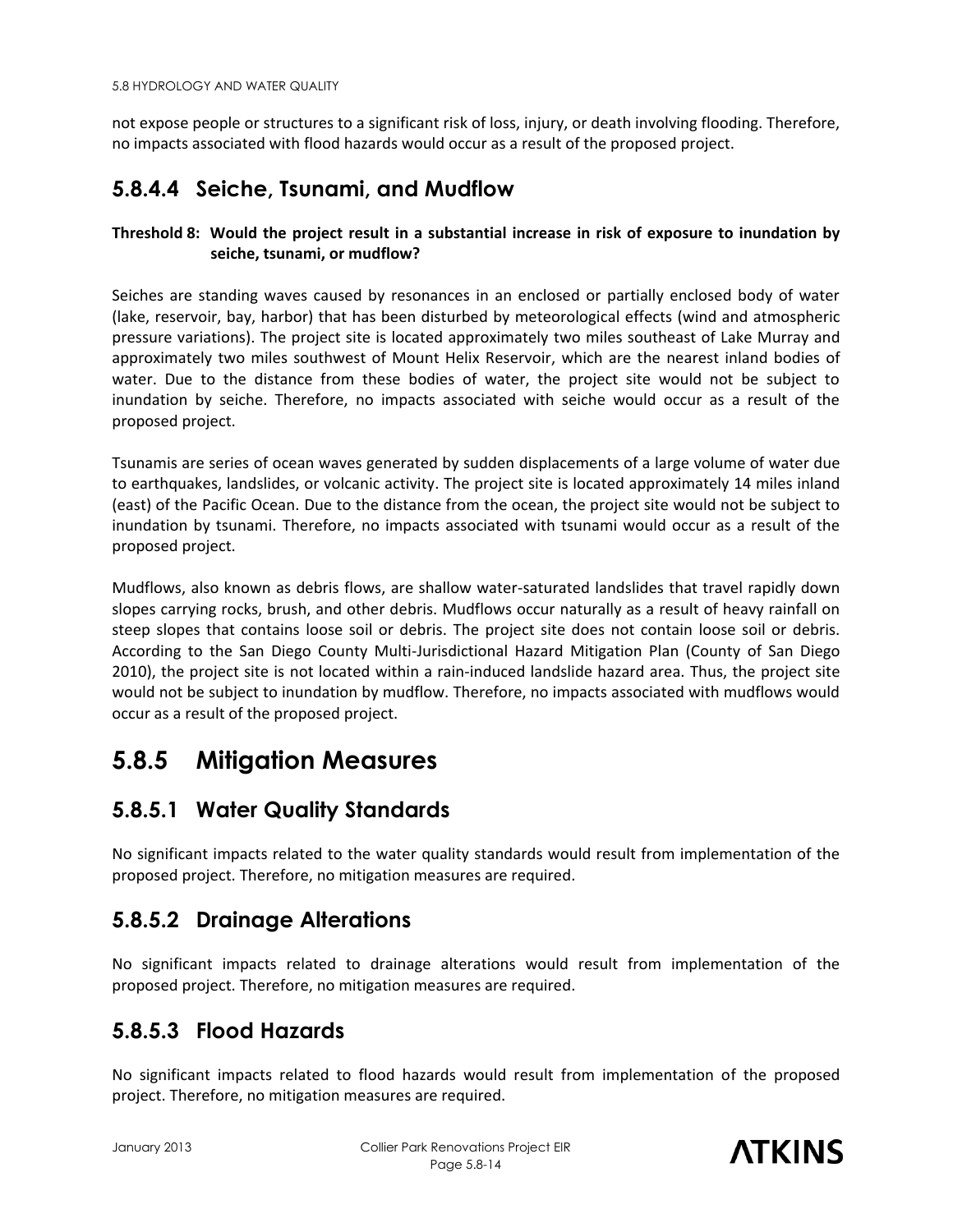# **5.8.5.4 Seiche, Tsunami, and Mudflow**

No significant impacts related to seiche, tsunami, and mudflow would result from implementation of the proposed project. Therefore, no mitigation measures are required.

# **5.8.6 Significance Determination**

The significance of hydrology and water quality impacts before and after mitigation is summarized in Table 5.8-4. Implementation of the proposed project would not result in any significant impacts related to the water quality standards, drainage alterations, flood hazards, or seiche, tsunami, and mudflow. Therefore, impacts associated with hydrology and water quality would be less than significant without mitigation.

| <b>Issue</b>                     | <b>Significance before Mitigation</b> | <b>Mitigation</b> | <b>Significance after Mitigation</b> |
|----------------------------------|---------------------------------------|-------------------|--------------------------------------|
| <b>Water Quality Degradation</b> | Less than Significant                 | None              | Less than Significant                |
| <b>Drainage Alterations</b>      | Less than Significant                 | None              | Less than Significant                |
| Flood Hazards                    | Less than Significant                 | None              | Less than Significant                |
| Seiche, Tsunami, and Mudflow     | Less than Significant                 | None              | Less than Significant                |

**Table 5.8-4 Summary of Significance of Hydrology and Water Quality Impacts**